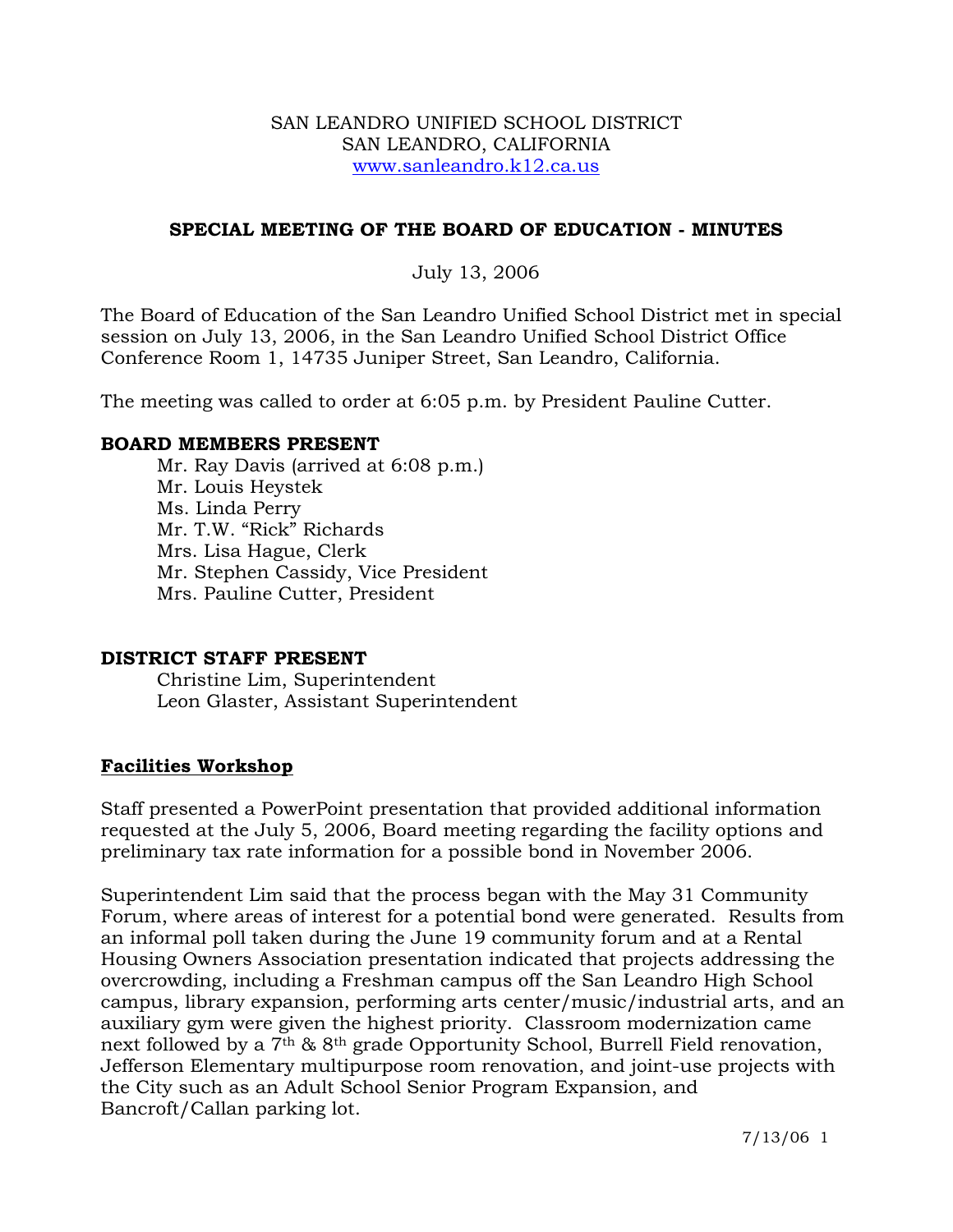Nine classroom modernization options ranging from approximately \$27.4 million that included the required ADA Fire Life Safety, roofing, heating, and restrooms up to \$61.8 million that integrated additional scope items into the eight remaining options such as painting, ceilings, lighting, technology, flooring, and new marker boards and Local Area Network (LAN) data systems was shared by representatives from Harris & Associates.

It was the recommendation of Harris & Associates and staff to at least include the LAN upgrades portion of the options which amounted to approximately \$953,000, at three sites currently not up to District standards, confirming Ms. Perry's question, that this would update the system, thus allowing for internet access in each of the classrooms district-wide.

Architectural renderings of the proposed PG& E parking lot, an example of a twostory, 650-seat, Arts Education Center (Theater/Music/Industrial Arts) recently completed by WLC Architects that illustrated some of the components that would meet the needs of the District's potential 26,000 sq. ft. project, and an off-site freshman campus with gym and tax rates ranging from \$35 - \$60 per \$100,000 assessed value were also presented.

Comments and questions from the Board focused on the Arts Education Center, lighting, PBX verses voice-over internet protocol, heating system alternatives, and the PG&E lot.

Mr. Cassidy thought it would be very helpful if a column was included in the modernization conceptual cost estimate listing on-going savings/costs. Cost of a 650-seat theatre with landscaping considerations for the front of the theatre, and cost estimates for an 800-student freshman campus with a gym were areas he wished to be further explored, with Mr. Heystek adding that he thought there should be a policy that states that new construction be built maximally so installation of portables would not be needed in the future.

Additional costs to renovate the classrooms being vacated by the proposed SLAM program relocation to the arts centers and other existing classrooms in the industrial arts program were concerns raised by Trustees Cassidy, Davis, and Heystek.

## **PUBLIC TESTIMONY**

 Mike Katz suggested that any additional state-matching funds received should be applied to some of the lesser priority modernization items. He encouraged the Board to proceed with a freshman campus located off the current high school site, an arts center, PG& E lot acquisition, and focus on modernization options such as heating, roofing and restrooms.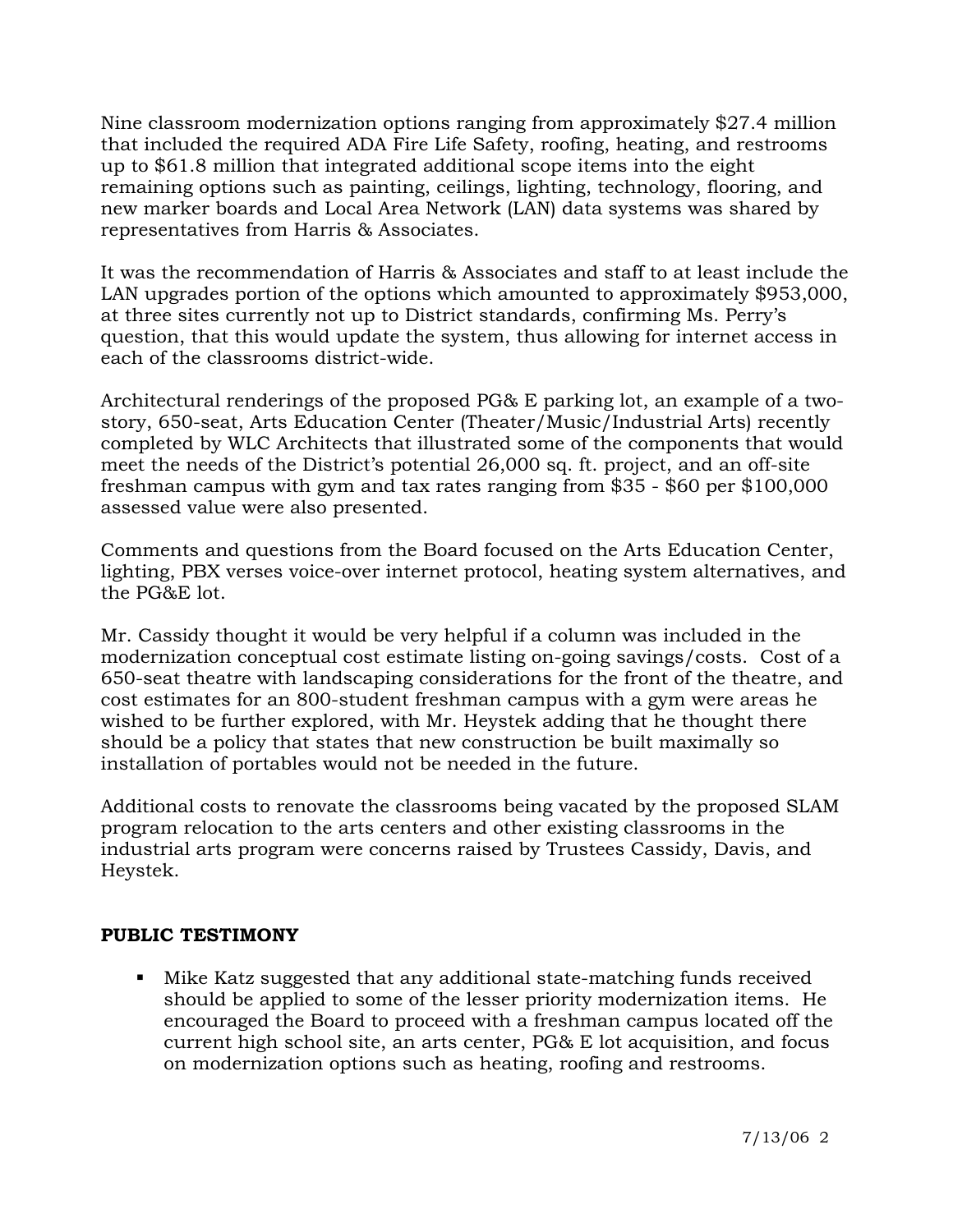- Morgan Mack-Rose encouraged the Board to be bold and visionary, and focus mainly on the overcrowding at the high school as a way of convincing the community that "we can do something right," adding that a tax rate less than \$40 may not be enough money.
- Tim Felton thought the Board should focus on tangible items that the "community can see." He also supported a freshman academy, as well as a Performing Arts Center (PAC) which would attract students.
- Jeni Engler would like the Board to consider air conditioning for the third level of the science building and hoped that the library expansion would be relevant, stating that "kids use technology, kids don't use books." She felt that it was important to note that freshman would not be limited to taking only freshman courses, but would have the opportunity to attend advance classes at the high school should they meet the requirements.
- Tim Holmes agreed that there needed to a focused effort on completing options that would make a visible difference to the community.

The Board continued to share their thoughts and suggestions on the options to focus on for the bond, adding that with regards to the tax rates and authorizations amount, community tolerance was a concern and would be a challenge.

Mr. Cassidy felt that there were two pressing problems, an overcrowded high school and district-wide modernization needs. He stressed the need to solve one problem fully as a way of building long-term community support and serving the needs of the students, keeping in mind, that the options should be prioritized in such a way, that should the District receive additional matching funds from the state bond, those funds could be used to expand the modernization.

While Mrs. Cutter agreed that we should not count on the state bond, she would like to see some type of modernization included in addition to the high school, as well as looking to the community for their support and contribution. To that note, Superintendent Lim announced that she would be sharing tonight's presentation with the San Leandro Chamber of Commerce's Governance Affairs Committee on July 17 for their input.

In preparation for a vote on a final plan scheduled for the August 1 Board meeting, the Board began discussing the process for the July 18 Board meeting where a consensus on the size of the bond and what kind of projects it would fund would need to be reached.

Mr. Richards felt that the tax rate would need to be established first before proceeding with prioritizing the options.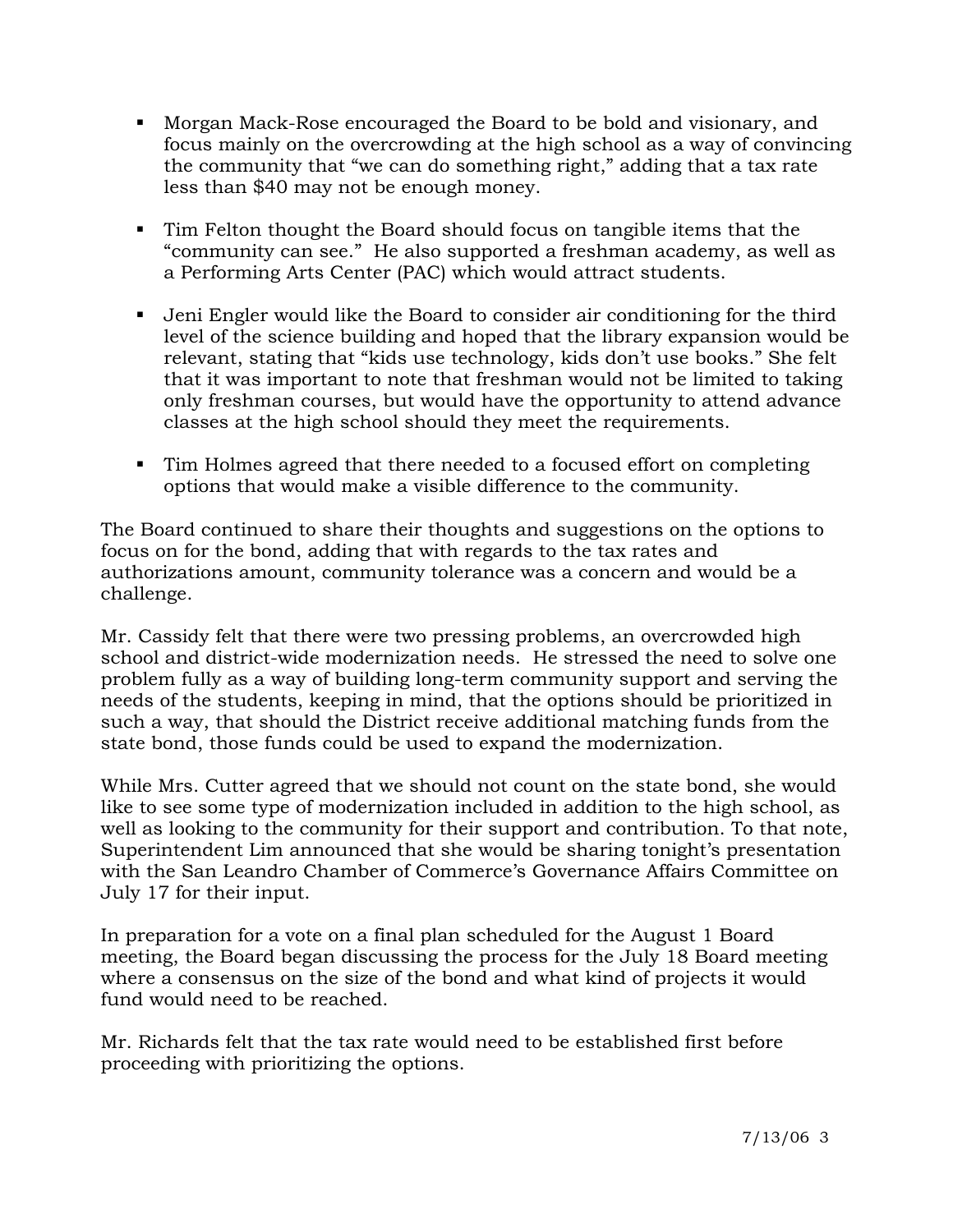Ms. Perry reminded the Board that due to her potential conflict of interest with the freshman academy, she had been in contact with the District's attorney for their opinion on her role in the process.

Mrs. Cutter suggested that due to Mr. Heystek's expected late arrival to the July 18 meeting, the facility portion of the meeting should begin at approximately 8 p.m.

What emerged from the discussion was that staff would bring back to the July 18 meeting specific information addressing the impact on the industrial arts refurbishment without the SLAM academy, cost of expansion for a 800-student freshman campus, a 650-seat Arts Education Center with a balcony design, more definition of the library expansion, and potential operational savings with regards to a number of modernization items, as well as a copy of the proposed baseline modernization items by schools sites.

## **BOARD MEMBER COMMENTS**

None